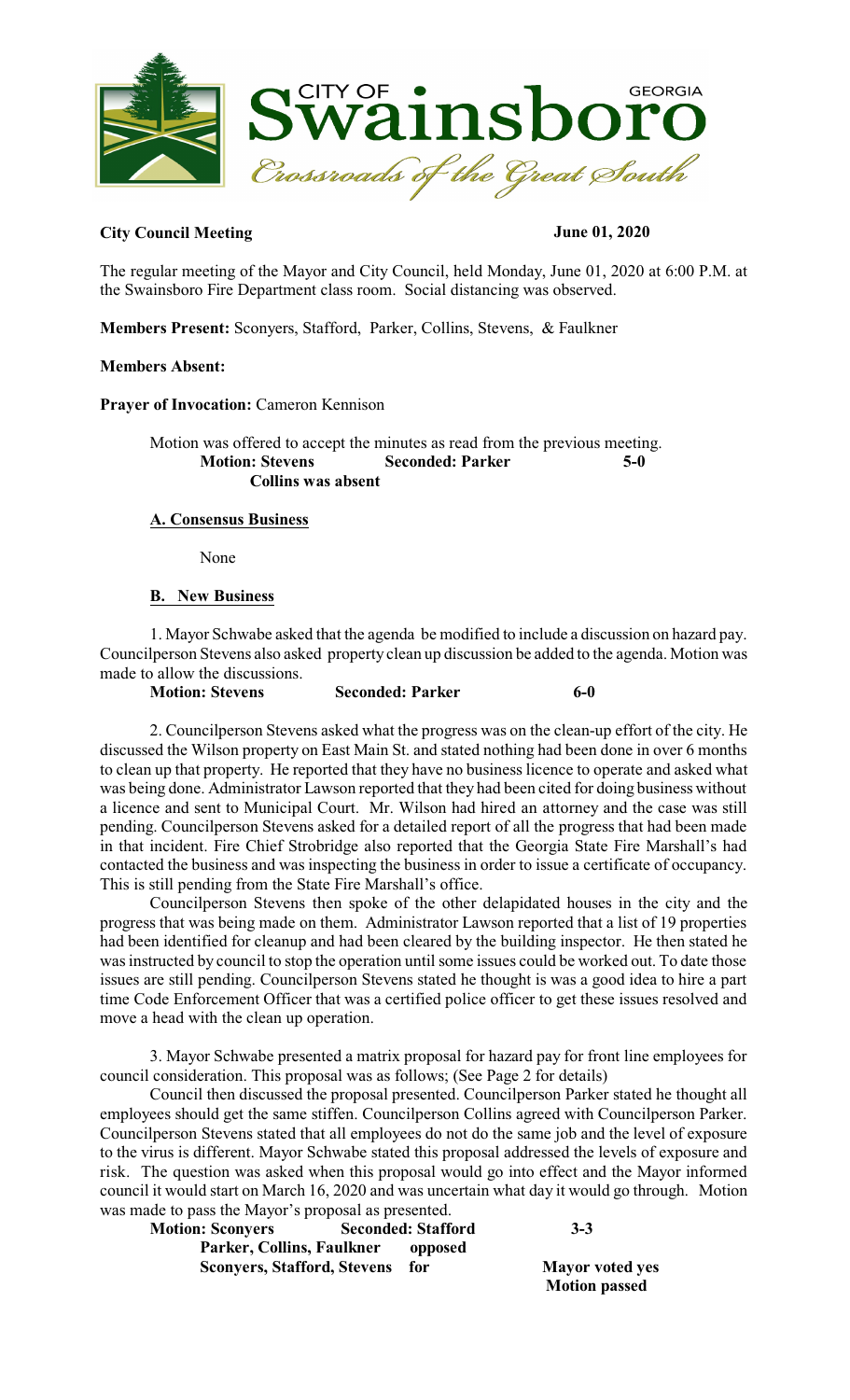## **MATRIX FOR PROBABILITY OF INFECTION AS BASIS FOR EMPLOYEE HAZARDOUS CONDITION COMPENSATION**

## **RISK DETERMINANT GUIDE CATEGORIES**

| <b>1. SITUATIONAL RISK</b><br><b>2. RISK FREQUENCY</b><br>3. OCCUPATIONAL<br><b>CATEGORY RISK</b> |                  | RISK OF A SPECIFIC GEOGRAPHICAL AREA<br>NUMBER OF EPISODES OF POTENTIAL<br><b>EXPOSURE</b><br>RISK LEVEL ASSOCIATED WITH<br>REQUIREMENTS OF SPECIFIC JOB |                  |  |
|---------------------------------------------------------------------------------------------------|------------------|----------------------------------------------------------------------------------------------------------------------------------------------------------|------------------|--|
| <b>DEPARTMENT</b>                                                                                 | CAT <sub>1</sub> | CAT <sub>2</sub>                                                                                                                                         | CAT <sub>3</sub> |  |
| POLICE*                                                                                           | 10               | 75                                                                                                                                                       | 60               |  |
| FIRE*                                                                                             | 10               | 30                                                                                                                                                       | 25               |  |
| ADMN**                                                                                            | 10               | 20                                                                                                                                                       | 20               |  |

\* note: administrative personnel not included

## **CALCULATION**

| POLICE:     | aggregate average of all categories |  | $48\%$ x 2.25 x hours worked |
|-------------|-------------------------------------|--|------------------------------|
| FIRE:       | aggregate average of all categories |  | $22\%$ x 2.25 x hours worked |
| $ADMN$ : ** | aggregate average of all categories |  | $16\%$ x 2.25 x hours worked |

#### **EXAMPLE**

| <b>POLICE</b> | \$1.08 X 50hrs x $4 = $216.00$ haz monthly supplement        |
|---------------|--------------------------------------------------------------|
| <b>FIRE</b>   | \$.50 X 50 hrs x $4 = $100.00$ haz monthly supplement        |
| ADMN**        | \$ .36 X 40hrs x 4 = $\text{S}$ 57.00 haz monthly supplement |

\*\*note administrative computation based only on days worked in office